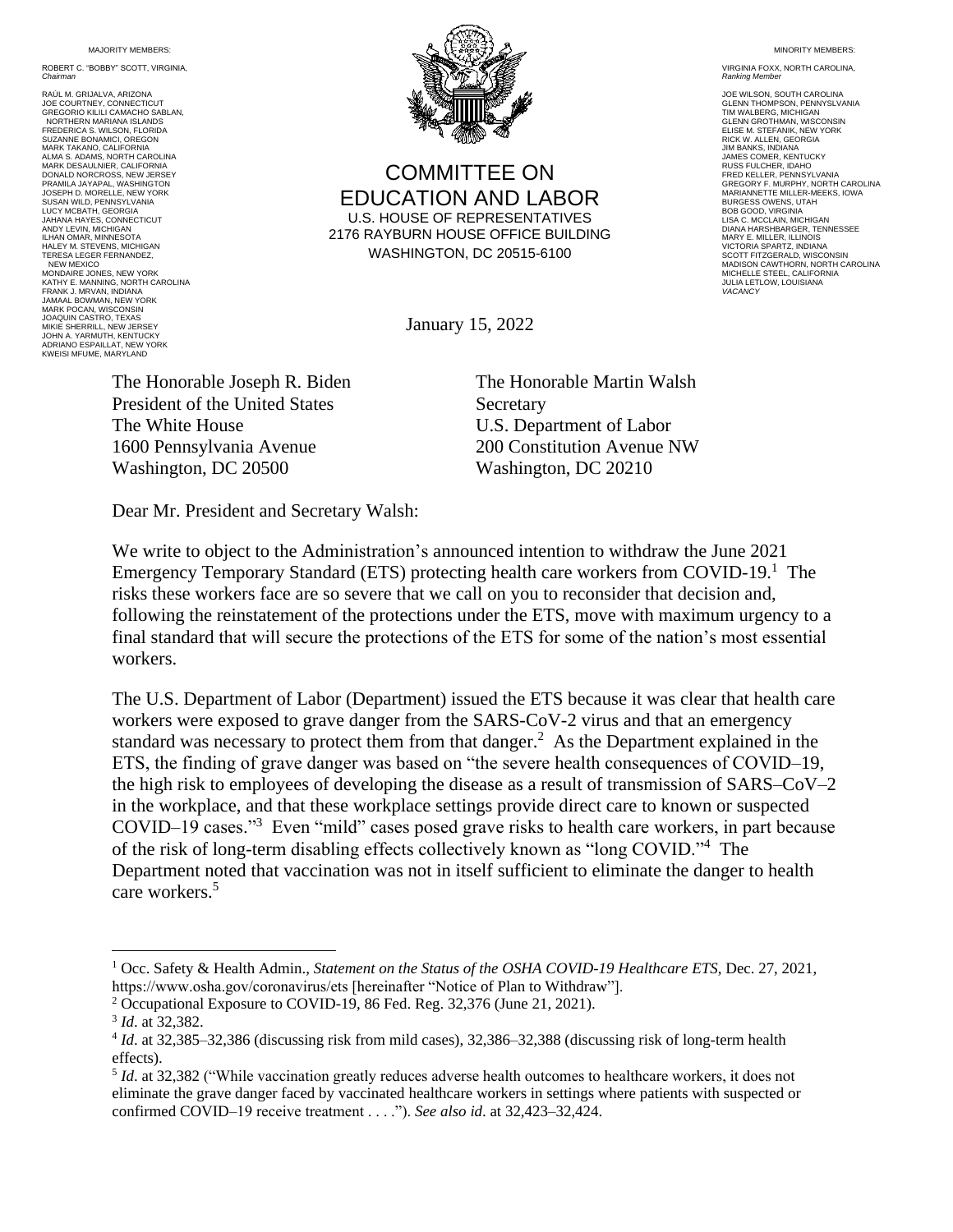The Hon. Joseph R. Biden The Hon. Martin Walsh January 15, 2022 Page 2

The Department concluded that an ETS was necessary to protect health care workers from this grave danger because existing policy and enforcement tools were simply insufficient.<sup>6</sup> The experience of the many months before the ETS taught the Department that non-mandatory guidance triggered, at best, "uneven compliance."<sup>7</sup> Instead, "OSHA has found that neither reliance on voluntary action by employers nor OSHA non-mandatory guidance is an adequate substitute for *specific, mandatory* workplace standards at the federal level."<sup>8</sup>

Additionally, that kind of specific and mandatory standard also had no adequate replacement in the General Duty Clause, the fallback for enforcement of widely-recognized hazards in situations when there is no mandatory standard on the books.<sup>9</sup> The Department explained that the General Duty Clause is "ill-suited to requiring employers to adopt a comprehensive set of abatement measures, like those required by the ETS,"<sup>10</sup> in part because "even in cases where OSHA prevails, the employer need not necessarily implement the specific abatement measure(s) OSHA established would materially reduce the hazard."<sup>11</sup> Moreover, the Department explained that the General Duty Clause is not geared for enforcement in multi-employer worksites such as hospitals<sup>12</sup> and is impracticable for use in the pandemic because of the "heavy litigation burden" it imposes on the Department.<sup>13</sup>

We are alarmed by the decision to allow the ETS to lapse, because it forces a return to heavy reliance on the General Duty Clause, existing respiratory standards, and voluntary guidance—the very policies the Department previously explained are inadequate to protect health care workers.

Further, the Department's call for voluntary compliance with the terms of the  $ETS<sup>14</sup>$  assumes that voluntary compliance will be more effective now than it was prior to the ETS. Additionally, the Department's vow to use the General Duty Clause for enforcement in the period before a promised final standard<sup>15</sup> is not reassuring, as it is not clear how the Department will now be able to provide robust enforcement for health care workers given the deficiencies in that approach, which the Department itself so thoroughly documented in the ETS. It is difficult to believe that the Occupational Safety and Health Review Commission or the courts will countenance enforcement under the General Duty Clause for failure to comply with the mitigation measures in the ETS when an actual final standard is within the Department's grasp.

- 8 *Id*. at 32,421.
- 9 *Id*. at 32,414–32,422.

<sup>11</sup> *Id*. at 32,420.

<sup>15</sup> See id. ("As OSHA works towards a permanent regulatory solution, OSHA will vigorously enforce the general duty clause and its general standards…. OSHA believes the terms of the Healthcare ETS remain relevant in general duty cases….").

<sup>6</sup> *Id*. at 32,412–32,425.

<sup>7</sup> *Id*. at 32,421–32,422.

<sup>10</sup> *Id*. at 32,419.

<sup>12</sup> *Id*. at 32,420-32,421.

<sup>13</sup> *Id*. at 32,418.

<sup>14</sup> *See* Notice of Plan to Withdraw, *supra* note 1 ("Given these facts, and given OSHA's anticipated finalization of this rule, OSHA strongly encourages all healthcare employers to continue to implement the ETS's requirements….").